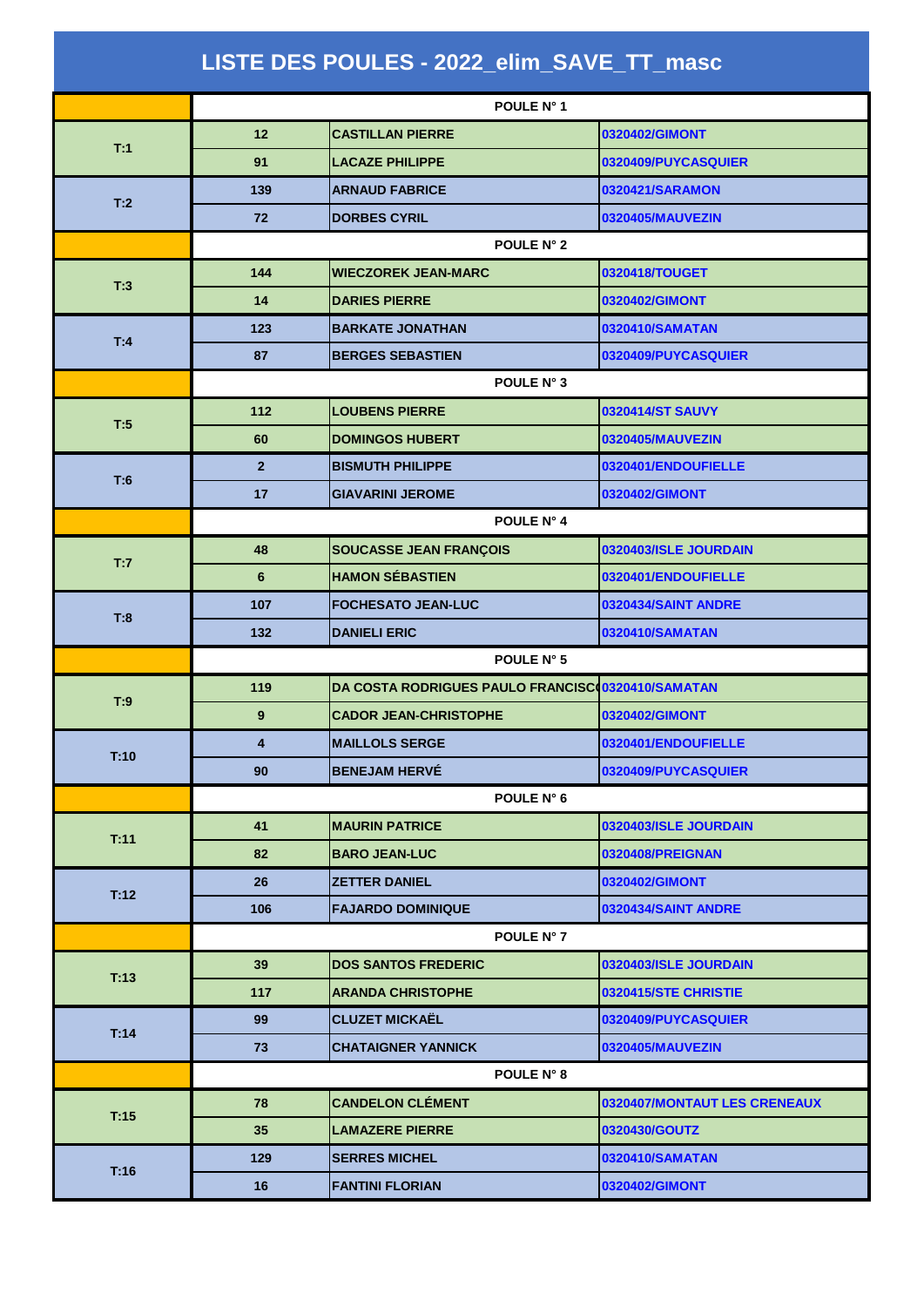|      |                         | POULE N° 9                      |                              |
|------|-------------------------|---------------------------------|------------------------------|
|      | 140                     | <b>LONGUET DANIEL</b>           | 0320411/SEGOUFIELLE          |
| T:17 | 10                      | <b>CARBONELL LAURENT</b>        | 0320402/GIMONT               |
|      | 126                     | <b>DABANCENS ALAIN</b>          | 0320410/SAMATAN              |
| T:18 | 32                      | <b>MARROU DAVID</b>             | 0320430/GOUTZ                |
|      |                         | POULE N° 10                     |                              |
| T:19 | 37                      | <b>GIBERT PATRICE</b>           | 0320403/ISLE JOURDAIN        |
|      | 75                      | <b>POUMAREDE JEAN-GUY</b>       | 0320406/MONFORT BAJONNETTE   |
| T:20 | 61                      | <b>MELAC FRANCIS</b>            | 0320405/MAUVEZIN             |
|      | 30                      | <b>CARPENTIER SONNY</b>         | 0320430/GOUTZ                |
|      |                         | POULE N° 11                     |                              |
| T:21 | $\overline{7}$          | <b>ABADIE PHILIPPE</b>          | 0320401/ENDOUFIELLE          |
|      | 40                      | <b>ORTIZ ALAIN</b>              | 0320403/ISLE JOURDAIN        |
| T:22 | 96                      | <b>TRUILHE ROMAIN</b>           | 0320409/PUYCASQUIER          |
|      | 23                      | <b>SILUCK JÉROME</b>            | 0320402/GIMONT               |
|      |                         | POULE N° 12                     |                              |
|      | 11                      | <b>CASTELLO FRANCIS</b>         | 0320402/GIMONT               |
| T:23 | 113                     | <b>POUYADOU ERIC</b>            | 0320414/ST SAUVY             |
| T:24 | 59                      | <b>DESBARRES JASON EMMANUEL</b> | 0320405/MAUVEZIN             |
|      | 93                      | <b>MARTIN FREDERIC</b>          | 0320409/PUYCASQUIER          |
|      |                         | POULE N° 13                     |                              |
| T:25 | 64                      | <b>SUSIO CÉDRIC</b>             | 0320405/MAUVEZIN             |
|      | 15                      | <b>DE LORENZI JEAN MARC</b>     | 0320402/GIMONT               |
| T:26 | 33                      | <b>MAUCLAIR GERVAIS</b>         | 0320430/GOUTZ                |
|      | 86                      | <b>TORRES FABIEN</b>            | 0320422/PUJAUDRAN            |
|      |                         | POULE N° 14                     |                              |
| T:27 | 47                      | <b>BRUGGER MICKAEL</b>          | 0320403/ISLE JOURDAIN        |
|      | 77                      | <b>BAURENS GÉRARD</b>           | 0320407/MONTAUT LES CRENEAUX |
| T:28 | 67                      | <b>CHERTOUK RACHID</b>          | 0320405/MAUVEZIN             |
|      | 28                      | <b>BALEUR NICOLAS</b>           | 0320430/GOUTZ                |
|      |                         | POULE N° 15                     |                              |
| T:29 | 121                     | <b>CASSAGNE ROMAIN</b>          | 0320410/SAMATAN              |
|      | 49                      | <b>BELLOUMI SAMIR</b>           | 0320403/ISLE JOURDAIN        |
|      | $\overline{\mathbf{3}}$ | <b>DO REGO EMMANUEL</b>         | 0320401/ENDOUFIELLE          |
| T:30 | 118                     | <b>LAPORTE JEAN PHILIPPE</b>    | 0320415/STE CHRISTIE         |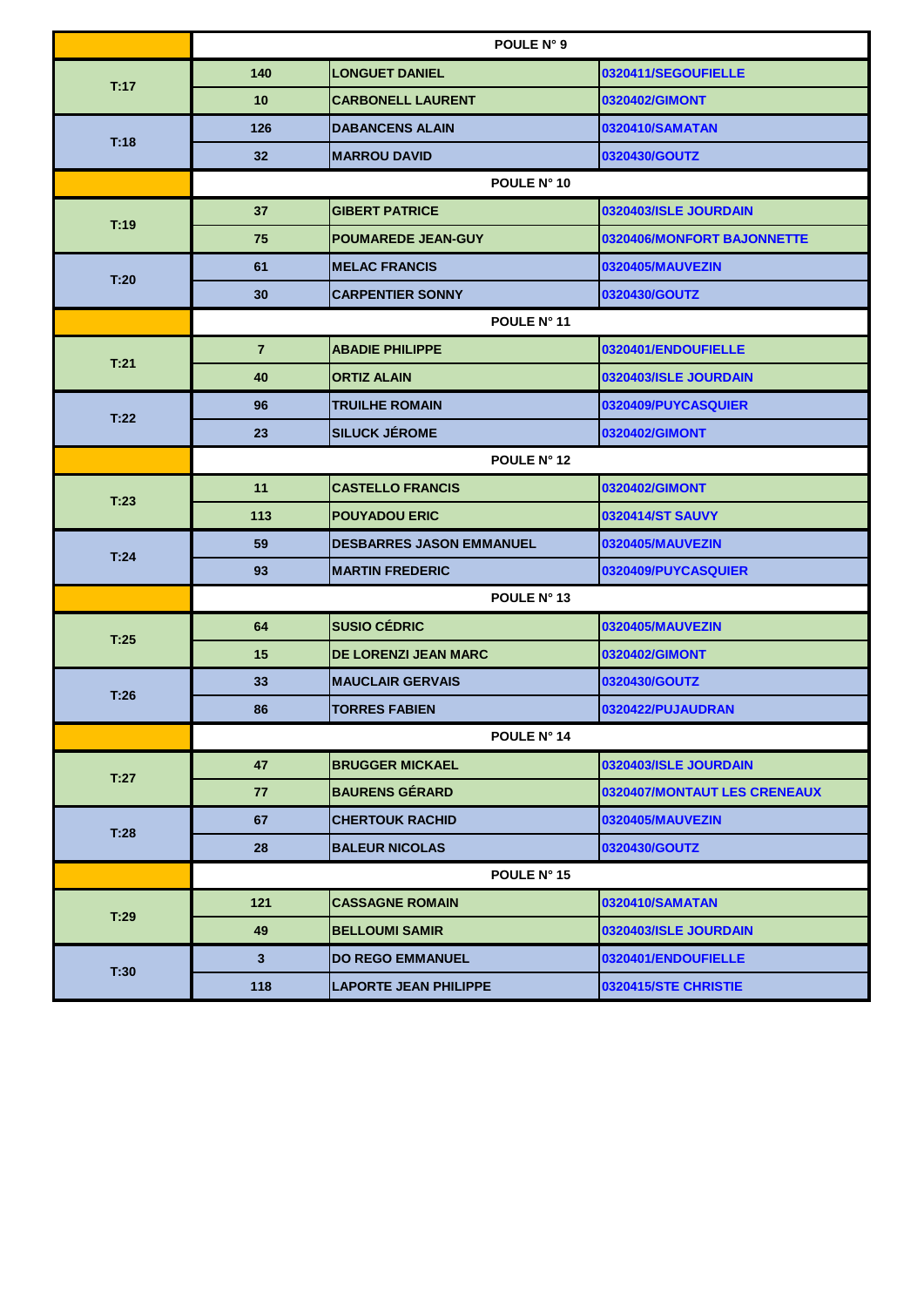|      |             | POULE N° 16                  |                              |
|------|-------------|------------------------------|------------------------------|
|      | 66          | <b>FLORIN CYRIL</b>          | 0320405/MAUVEZIN             |
| T:31 | 116         | <b>HERNANDEZ ERIC</b>        | 0320415/STE CHRISTIE         |
|      | 31          | <b>LADEVEZE THIERRY</b>      | 0320430/GOUTZ                |
| T:32 | 58          | <b>LAMARQUE GEORGES</b>      | 0320403/ISLE JOURDAIN        |
|      |             | POULE N° 17                  |                              |
| T:33 | 101         | <b>GALIANA THOMAS</b>        | 0320409/PUYCASQUIER          |
|      | 76          | <b>DAVASSE ANDRÉ</b>         | 0320406/MONFORT BAJONNETTE   |
| T:34 | 19          | <b>MESUIL ERIC</b>           | 0320402/GIMONT               |
|      | 133         | <b>TAJAN ELIE</b>            | 0320410/SAMATAN              |
|      |             | POULE N° 18                  |                              |
| T:35 | 63          | <b>DAUBERT RÉMY</b>          | 0320405/MAUVEZIN             |
|      | 22          | <b>SAINT MARTIN FLORIAN</b>  | 0320402/GIMONT               |
| T:36 | 27          | <b>BABIN JEAN NOEL</b>       | 0320430/GOUTZ                |
|      | 84          | <b>DUMOULIN JEAN</b>         | 0320422/PUJAUDRAN            |
|      |             | POULE N° 19                  |                              |
| T:37 | 13          | <b>CERDA JEAN</b>            | 0320402/GIMONT               |
|      | 80          | <b>OBAMA JEAN SÉBASTIEN</b>  | 0320407/MONTAUT LES CRENEAUX |
| T:38 | 74          | <b>AUBRESPIN BENOIT</b>      | 0320405/MAUVEZIN             |
|      | 100         | <b>BERGES DIMITRI</b>        | 0320409/PUYCASQUIER          |
|      |             | POULE N° 20                  |                              |
| T:39 | 141         | <b>ZIOUCHE MAXIME</b>        | 0320411/SEGOUFIELLE          |
|      | 103         | <b>BROCHETTO JEAN PASCAL</b> | 0320434/SAINT ANDRE          |
| T:40 | 54          | <b>MANDON LUC</b>            | 0320403/ISLE JOURDAIN        |
|      | 62          | <b>AUBRESPIN FLORENT</b>     | 0320405/MAUVEZIN             |
|      |             | POULE N° 21                  |                              |
| T:41 | 98          | <b>FORTEA ROMAIN</b>         | 0320409/PUYCASQUIER          |
|      | $\mathbf 1$ | <b>DAGUZAN DIDIER</b>        | 0320400/CRASTES              |
| T:42 | 51          | <b>ROQUES JEAN MARC</b>      | 0320403/ISLE JOURDAIN        |
|      | 134         | <b>BASTIEN GILLES</b>        | 0320410/SAMATAN              |
|      |             | <b>POULE N° 22</b>           |                              |
| T:43 | 110         | <b>MOREL JEAN-MARIE</b>      | 0320434/SAINT ANDRE          |
|      | 142         | <b>DAVASSE BENJAMIN</b>      | 0320418/TOUGET               |
|      | 24          | <b>TOURMENTE PASCAL</b>      | 0320402/GIMONT               |
| T:44 | 52          | <b>LACROIX GILBERT</b>       | 0320403/ISLE JOURDAIN        |

| ◡ | <b>TEACHOIA OILDENT</b> | <b>PUSEUTUS/IULL UUUINDAIIV</b> |
|---|-------------------------|---------------------------------|
|   |                         |                                 |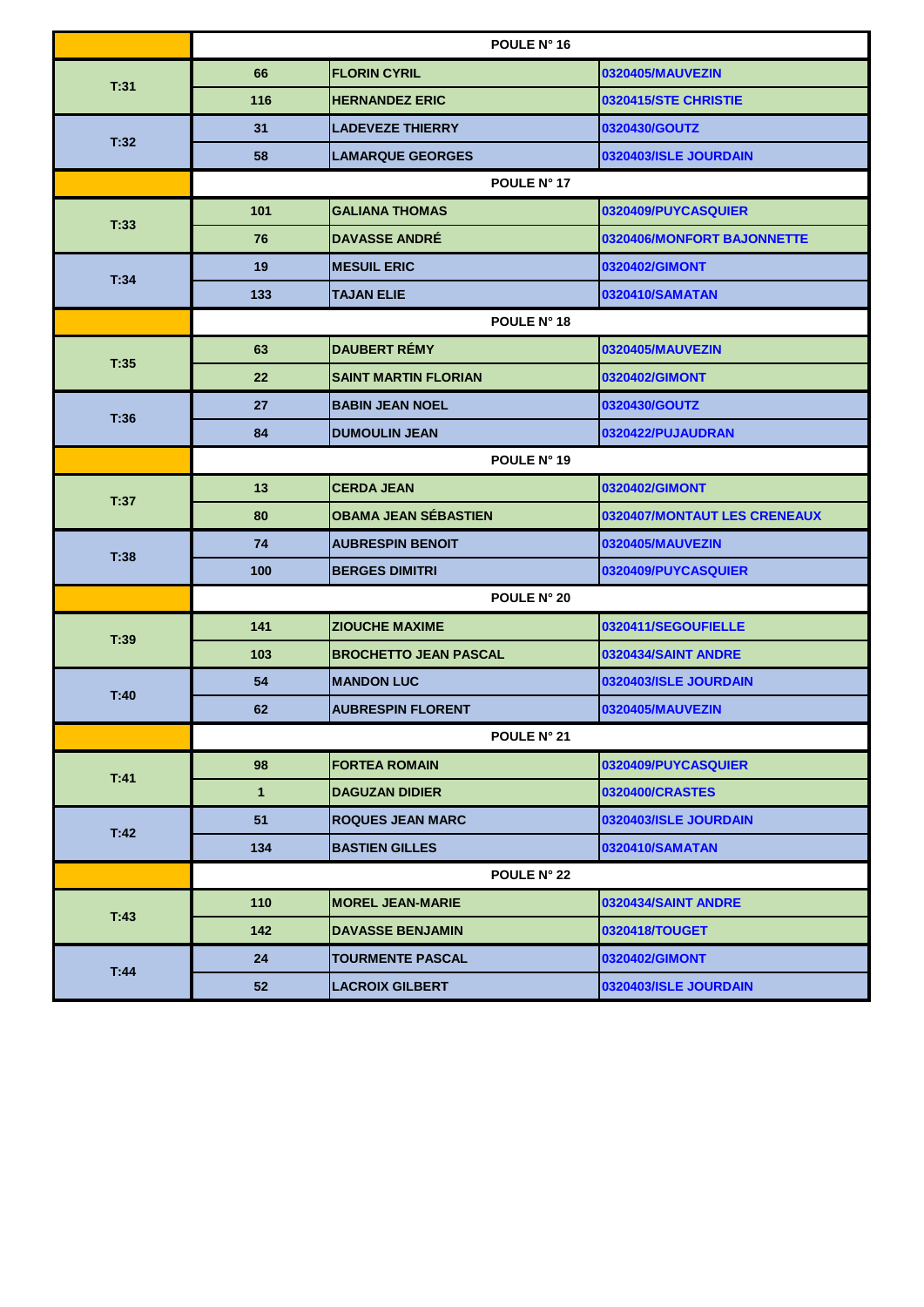|      |                | <b>POULE N° 23</b>               |                       |  |
|------|----------------|----------------------------------|-----------------------|--|
|      | 57             | <b>ESPARBES PIERRE</b>           | 0320403/ISLE JOURDAIN |  |
| T:45 | 135            | <b>COURALET JEAN-JACQUES</b>     | 0320410/SAMATAN       |  |
|      | 36             | <b>RENARD JORDAN</b>             | 0320430/GOUTZ         |  |
| T:46 | $5\phantom{1}$ | <b>MAILLOLS THIBAUT</b>          | 0320401/ENDOUFIELLE   |  |
|      |                | POULE N° 24                      |                       |  |
| T:47 | 50             | <b>BEZOMBES FRANCIS</b>          | 0320403/ISLE JOURDAIN |  |
|      | 137            | <b>RUBIO ALEXANDRE</b>           | 0320421/SARAMON       |  |
| T:48 | $122$          | <b>BUDUROI LORENZO</b>           | 0320410/SAMATAN       |  |
|      | 102            | <b>AMOROS THIERRY</b>            | 0320434/SAINT ANDRE   |  |
|      |                | <b>POULE N° 25</b>               |                       |  |
| T:49 | 138            | <b>CREMONI BERNARD</b>           | 0320421/SARAMON       |  |
|      | 94             | <b>SUAREZ JOSÉ</b>               | 0320409/PUYCASQUIER   |  |
| T:50 | 8              | <b>BARON FRÉDÉRIC</b>            | 0320402/GIMONT        |  |
|      | 125            | <b>BONALDO YOHAN</b>             | 0320410/SAMATAN       |  |
|      |                | <b>POULE N° 26</b>               |                       |  |
| T:51 | 45             | <b>LAPEYRE GILLES</b>            | 0320403/ISLE JOURDAIN |  |
|      | 120            | <b>CLARA ELIE</b>                | 0320410/SAMATAN       |  |
| T:52 | 83             | <b>IMARCHESIN JEAN DOMINIQUE</b> | 0320408/PREIGNAN      |  |
|      | 92             | <b>LUCET FRANÇOIS</b>            | 0320409/PUYCASQUIER   |  |
|      |                | POULE N° 27                      |                       |  |
| T:53 | 136            | <b>DARTIGUES CHRISTOPHE</b>      | 0320421/SARAMON       |  |
|      | 18             | <b>LASIO JEROME</b>              | 0320402/GIMONT        |  |
| T:54 | 88             | <b>BERGES GILBERT</b>            | 0320409/PUYCASQUIER   |  |
|      | 71             | <b>TAUPIAC PIERRE</b>            | 0320405/MAUVEZIN      |  |
|      |                | POULE N° 28                      |                       |  |
| T:55 | 85             | <b>TONNELLO PHILIPPE</b>         | 0320422/PUJAUDRAN     |  |
|      | 111            | <b>MOURGUES MARC</b>             | 0320434/SAINT ANDRE   |  |
| T:56 | 131            | <b>CONQUIS LAURENT</b>           | 0320410/SAMATAN       |  |
|      | 46             | <b>DANO AURÉLIEN</b>             | 0320403/ISLE JOURDAIN |  |
|      |                | POULE N° 29                      |                       |  |
| T:57 | 44             | <b>LARRIEU CLAUDE</b>            | 0320403/ISLE JOURDAIN |  |
|      | 105            | <b>CHAUVEL JÉRÉMY</b>            | 0320434/SAINT ANDRE   |  |
|      | 130            | <b>SACCAREAU GILBERT</b>         | 0320410/SAMATAN       |  |
| T:58 | 114            | <b>TRUSKA PATRICK</b>            | 0320415/STE CHRISTIE  |  |